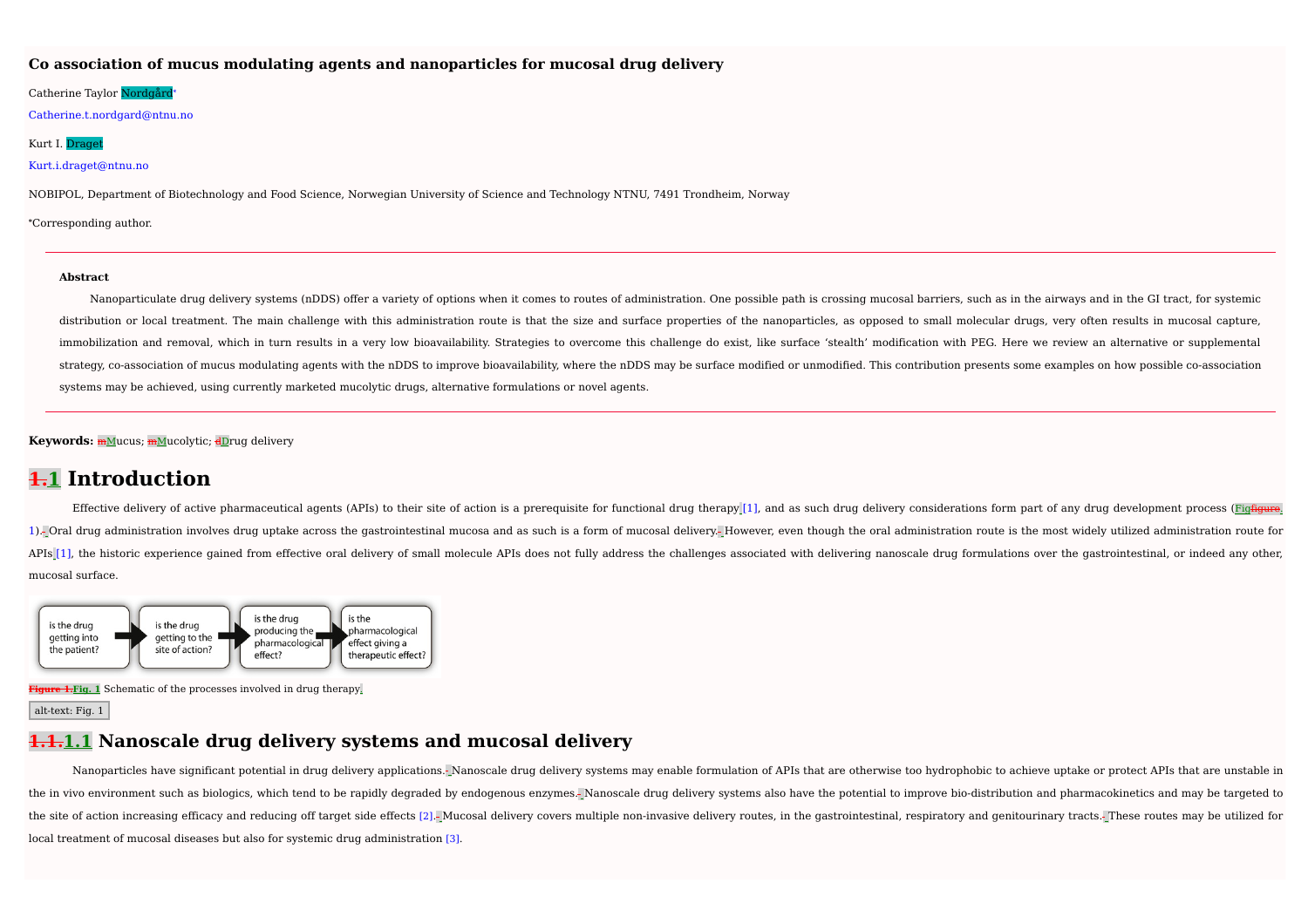Currently, the majority of nanotherapeutics approved or in clinical development are for intravenous or other injected delivery routes [4,5] thus ensuring good systemic bioavailability of the API (active pharmaceutical ingredient), something that is particularly important when the cost of goods for the active agent is high. Nevertheless non-invasive administration routes offer clear advantages and are also represented both among approved formulations and in development pipelines [4,6,7].

### **1.2.1.2 The mucus barrier**

Mucosal barriers are characterized by the presence of extracellular mucus secretions and/or a mucin rich cell glycocalyx. Nanoparticles, as a result of their size, experience a much greater reduction in mobility in extrace mucus when compared to small molecules [8-12] and therefor the barriers to mucosal delivery of nanoparticles differs significantly from that of small molecule APIs.- Indeed, if one considers the role of mucus as a protecti is clear that nanoscale drug formulations may have both size and surface features in common with, for example, the viruses and bacteria the mucus has evolved to protect the underlying cells against [8,13]. Given that mucus provide a significant extracellular barrier to nanoparticles, strategies to overcome this barrier [8,14,15}- are a valuable part of any nanoparticle drug development process.- One available approach, and the focus of this address the mucus directly and attempt to modulate its barrier properties, thereby improving the access to the underlying cells for nanoscale drug formulations (Tables 3-5).

Mucus is a complex material, and the mucus barrier is multifactorial, with steric, interactive and dynamic components, all of which may be potential targets for modulating the barrier properties of mucus [8,16]. To underst these barrier functions and strategies for their modulation we must consider the physiochemical nature and physiology of the mucus gel itself. Mucus is a physical hydrogel containing around 95% water, where the gel matrix is composed primarily of polymeric mucin molecules. A mucin subunit consists of a protein backbone and oligosaccharide sidechains, which may form up to 80% of the weight of the molecule. Mucin subunits are combined through disulfide bonds to form multimers and these multimers then interact with each other through non-covalent interactions such as hydrogen bonding, hydrophobic interactions, electrostatic interactions and Van der Waals forces hydrated network [8,15]. Unlike many other biopolymer gels the mucus gel does not contain specific well defined junction zones [17] but nevertheless maintenance of the gel matrix involves multiple intermolecular interactio and above simple molecular entanglements, forming a heterogeneous matrix structure with a wide pore size distribution [18,19]. Both the sequence of the protein backbone (mucin gene product) and the structure of the oligosaccharide side chains of the mucin vary with physiological location. The steric component of the mucus barrier is related to the pore size of the gel matrix. In its simplest form entities with a diameter larger than (cut off size) will be unable to penetrate the mucus barrier [19].- Given the heterogeneous nature of the mucus gel matrix there may be steric hindrance to the movement of particles even much smaller than the nominal cut o in some cases smaller particles may be more hindered than larger particles as they have access to a greater fraction of the matrix and may become temporarily 'trapped' in small pores.

The interactive component of the mucus barrier is related to the high potential of the mucin molecules for forming varied intermolecular non-covalent interactions such as hydrogen bonding, hydrophobic interactions, electrostatic interactions and Van der Waals forces [8]. As such entities meeting the mucus (such as bacteria, viruses or indeed nanoparticles) that have surface structures able to take part in these types of interactions functionally entrapped. This entrapment effect is also somewhat size dependent since each single interaction is weak in absolute energy terms and it is the multiplicity of interactions that occur simultaneously for nanosca that lead to functional entrapment.<sup>1</sup> The dynamic component of the mucus barrier is primarily related to the continual secretion and removal of mucus, which means that any entity must diffuse 'upstream' through mucus to a underlying cells [8].- Additionally, the mucus exists in locations with mechanical deformation both from the mucosal and luminal side and gel matrix has an inherent flow character where matrix forming interactions are brok remade to adapt to such deformations and maintain a continuous layer [20]. This flow character, particularly when exposed to shear forces, may aid nanoparticle mixing (and therefore penetration) into the mucus matrix, howe unless the mixing occurs throughout the full depth of the mucus layer it is unlikely to functionally enable mucosal nanoparticle uptake.

Mucus is a complex material and in addition to the mucin molecules, the secreted mucus gel may contain a wide variety of additional components such as proteins (including enzymes), lipids, surfactants, nucleic acids and ol and polysaccharides of both physiological and pathological origin [8,10,11,21]. These non-mucin components may interact directly with the mucin matrix or may act as filler material within the pores of the matrix structure, the potential to alter the barrier properties of the mucus gel. Strategies to use mucus modulating agents to improve mucosal nanoparticle drug uptake must then address one (or more) of these barrier components. Such strate summarized in tableTable 1 and further discussed in sSection 4 of this review.

**Table 1.Table 1** The barriers of mucus, their possible modifications and interactions.

alt-text: Table 1

| <b>b</b> Barrier component | Governed by                                               | Modification strategies                                                                                                                                         | Modification may also alter |
|----------------------------|-----------------------------------------------------------|-----------------------------------------------------------------------------------------------------------------------------------------------------------------|-----------------------------|
| Steric                     | Pore size in the matrix<br>Viscosity of the aqueous phase | Increase hydration in the mucus inducing swelling and diluting the aqueous phase<br>Depolymerize macromolecular matrix components<br>Disrupt mucin interactions | The interactive barrier     |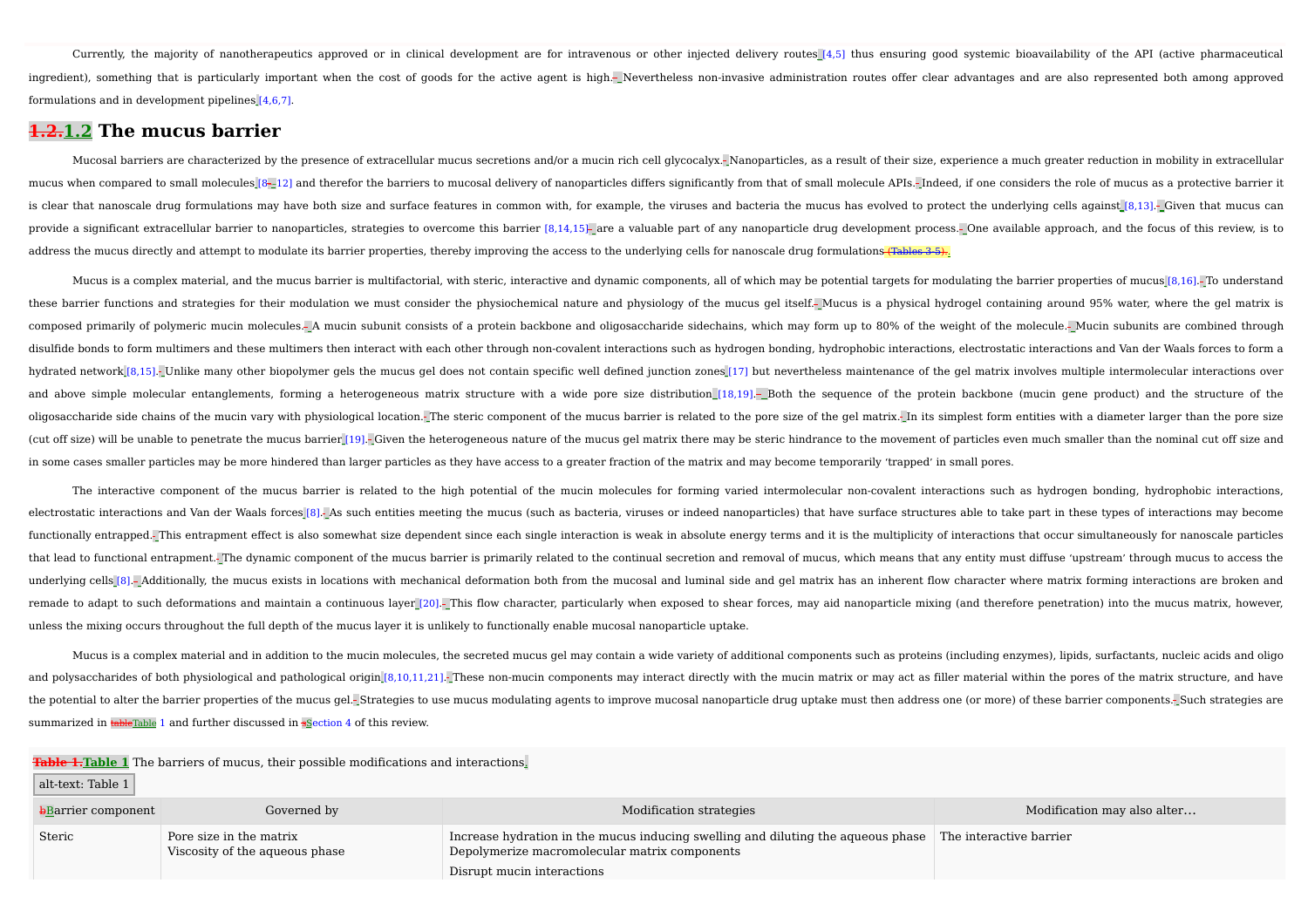| Interactive | Interaction potential of mucins                                | Competitive inhibition/masking of mucin interactions-                             | EThe steric and the deformation induced dynamic barriers- |
|-------------|----------------------------------------------------------------|-----------------------------------------------------------------------------------|-----------------------------------------------------------|
| Dynamic-    | Mucus secretion<br>Deformation induced changes in mucin matrix | Pharmacological alteration of mucus secretion (outside the scope of this article) |                                                           |

We can consider that all three barrier properties are to some degree interlinked, with the same intermolecular interaction sites having the potential to be involved in entrapping particles as part of the interactive barrie contributing to the matrix structure, with the dynamic nature of the gel leading to potential exchange of roles over time. As a result of this interventions that alter one feature of the mucus barrier may also contribute t another feature of the barrier, even if this is not the primary goal. The mechanisms behind the interconnectedness of these barrier elements are summarized in tableTable 2.

### **Table 2. Table 2** The interplay between the different mucus barriers-

alt-text: Table 2

| Influence of                           | <b>mMechanism</b>                                                                                                                                                                                |
|----------------------------------------|--------------------------------------------------------------------------------------------------------------------------------------------------------------------------------------------------|
| Steric barrier on interactive barrier  | Pore size and intermolecular distance in matrix influences number of potential simultaneous interactions with a given nanoparticle                                                               |
| Interactive barrier on steric barrier  | Immobilizing interactions of non-mucin components with the mucin matrix can reduce effective pore size<br>Strong mucin – non mucin interactions can induce mucin clustering leaving larger pores |
| Interactive barrier on dynamic barrier | Interactions with non-mucin components may alter the mobility of mucins within the matrix and alter the response to applied deformation                                                          |
| Dynamic barrier on steric barrier      | Deformation induced making and breaking of matrix forming interactions may alter pore size and/or pore size distribution                                                                         |
| Dynamic barrier on interactive barrier | Mucus secretion provides a continual supply of new mucins with high interaction potential                                                                                                        |

### **Table 3.Table 3** Summary of essential elements linked to modifying barrier properties by increased mucus hydration.

### alt-text: Table 3

| Strategy                               | Evidence                                                                             | Pro                                                                                                          | Con                                                                                                                       |
|----------------------------------------|--------------------------------------------------------------------------------------|--------------------------------------------------------------------------------------------------------------|---------------------------------------------------------------------------------------------------------------------------|
| Osmotically active agents (hypertonic) | Increased cellular fluid secretion<br>Increased pore size<br>Reduced steric barrier  | Generally safe<br>Reduced steric barrier<br>Decreased sol viscosity-                                         | Initial mucus de-swelling<br>Mucus swelling increasing distance for NP diffusion<br>Network interactive barrier unchanged |
| Hypotonic aqueous formulations         | Epithelium fluid uptake<br>«Tidal flow»<br>Mucus gel swelling<br>Increased pore size | Generally safe<br>Flow directed towards the epithelium<br>Reduced steric barrier<br>Decreased sol viscosity- | Mucus swelling increasing distance for NP diffusion<br>Network interactive barrier largely unchanged                      |

**Table 4.Table 4** Summary of essential elements linked to modifying barrier properties by use of mucolytic agents.

### alt-text: Table 4

| Strategy          | Evidence                                                                                  | Pro                                                                   | Con                                                                                                                                                                                                   |
|-------------------|-------------------------------------------------------------------------------------------|-----------------------------------------------------------------------|-------------------------------------------------------------------------------------------------------------------------------------------------------------------------------------------------------|
| N-acetyl cysteine | Breaks S-—S bonds in multimeric mucin<br>Liquefies mucus gels<br>Increased mucus mobility | Apparent increased NP mobility (moving with mucus rather than through | Increases sol phase viscosity<br>Increased viscous drag<br>Increased interaction potential<br>Corona build-up and increased NP size<br>Reduced first line of defense due to mucus structure breakdown |
| DNase             | Depolymerizes DNA within mucus<br>Reduces mechanical properties of mucus gels             | Mucin network not affected<br>Increased pore size                     | Increases sol phase viscosity<br>Increased viscous drag                                                                                                                                               |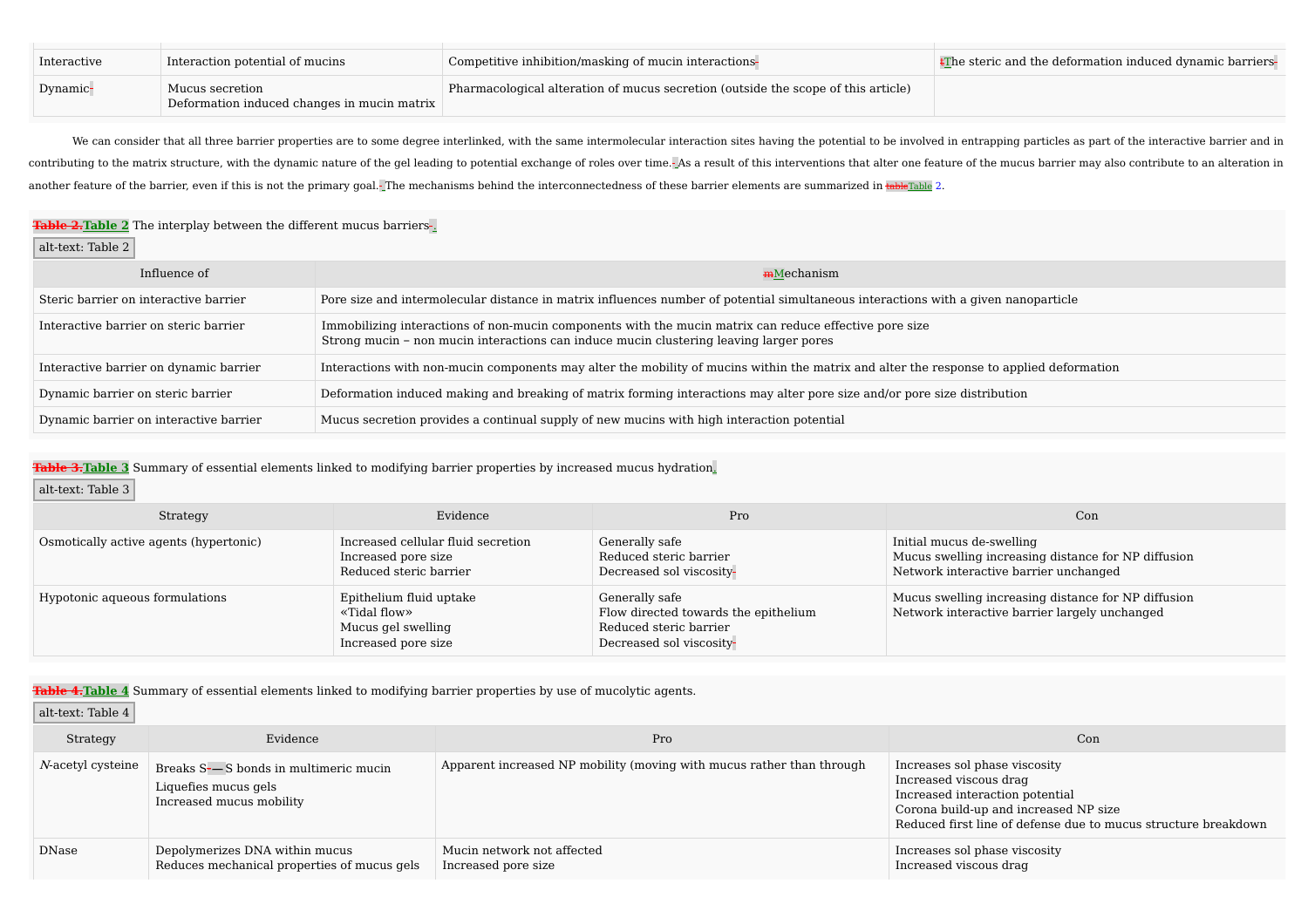**Table 5.Table 5** Summary of essential elements linked to modifying barrier properties by inhibiting mucus interactions.

### alt-text: Table 5

| Strategy                                | Evidence                                                                                       | Pro                                                                                                      | Con                                                                                                                                                            |
|-----------------------------------------|------------------------------------------------------------------------------------------------|----------------------------------------------------------------------------------------------------------|----------------------------------------------------------------------------------------------------------------------------------------------------------------|
| Modified NP surface<br>(PEGylation)     | Increased NP mobility<br>Reduced NP electrostatic and hydrophobic interaction<br>potential     | Increased NP mobility                                                                                    | NP surface modification needed<br>Increased complexity                                                                                                         |
| Mucus pretreatment;<br>Triblock polymer | Amphiphilic polymer masking hydrophobic interaction sites<br>Increased polystyrene NP mobility | No NP surface modification<br>Works with hydrophobic NP's                                                | Potential solubility issues related to amphiphilic polymer micelle formation<br>Treatment 'window' (dynamic barrier)<br>Effect on surface charged NP's unclear |
| Mucus pretreatment;<br>Oligo-guluronate | Charged oligomer<br>Increased NP particle mobility and uptake in a number of<br>mucus systems  | No NP surface modification<br>Works with a number of charged<br>$NP^2$ 's<br>Easily soluble<br>Non-toxic | Treatment 'window' (dynamic barrier)<br>Potential reduced first line of defenced efense due to opening mucus structure in<br>treatment 'window'                |

# **2.2 Why use mucus modulating agents to improve mucosal nanoscale drug delivery?**

Given the important physiological functions of mucus and the existence of 'stealth coatings' [19] to prevent nanoparticles becoming entrapped in mucus (both reviewed elsewhere in this issue) one must address the question o what motivation exists for using mucus modulating agents to improve mucosal nanoscale drug delivery. Whilst there may be many specific motivations, two broadly applicable elements to consider here are

- **1.** Existing pathologically induced alterations in mucus and
- **2.** the industrial scale manufacture of nanomedicines.

Mucosal delivery routes may be used for formulations where the goal is systemic drug distribution but they may also be used for local administration of drugs to treat mucosal diseases. In the latter case the disease itself give rise to changes in mucus volume and composition, potentially resulting in both altered barrier properties and an impairment in physiological function [22,23]. Under these circumstances mucus modulating agents can act to improve nanoparticle drug mobility in mucus and thereby functional drug therapy, but also to improve aspects of physiological function such as mucocilliary clearance in lung diseases as in the case of guluronate oligome addition having the potential to modify mucus barrier function (sSection 4.3), are also under development as an API to enhance mucociliary clearance in cystic fibrosis [24,25].

Functional drug therapy in the clinic is also wholly dependent on effective industrial production of the drug product even before market authorisation is achieved, with the European Medicines Agency EMA stating that "In certain cases, it is considered necessary to provide production scale validation data in the marketing authorisation dossier at the time of requlatory submission, for example when the product is a biological-/-biotech prod the applicant is proposing a non-standard method of manufacture" [26]. In the case of nanoparticle drug delivery systems, particularly those designed to deliver biologics, the challenges in upscaling to industrial producti significant [5], both in terms of the technological challenges in producing the nanoparticles to the required specifications [27] and in keeping the unit cost low enough that it can be accepted by payors in the health syst more complex the nanoparticle DDS is, in terms of number of components or required surface modifications, the greater these challenges become [27,28] and it has been noted that scaling up from preclinical small batch produ not always possible even for clinical trials [5] Whilst some researchers have focused on the scalability of nanoparticle production [29] it has generally not been a focus when investigating novel functional drug delivery s such, commercial considerations may drive an interest in strategies that can enable relatively simpler, and therefore more easily manufactured, nanoparticles to function effectively in a therapeutic context. One such strat utilize a mucus modulating agent to reduce the effective mucus barrier met by a nanoparticle for mucosal delivery, and thus improve drug uptake, which is a fundamental prerequisite for therapeutic efficacy. In this manner complex manufacturing challenge (the complex surface modified nanoparticle) may be replaced by two comparatively simpler manufacturing processes (Fig<del>figure</del>. 2). Of course, any benefit from manufacturing simplicity must b considered as part of a total drug development strategy. The use of two agents in combination has potential implications for pre-clinical and clinical development, including toxicology, safety, efficacy etc. in terms of th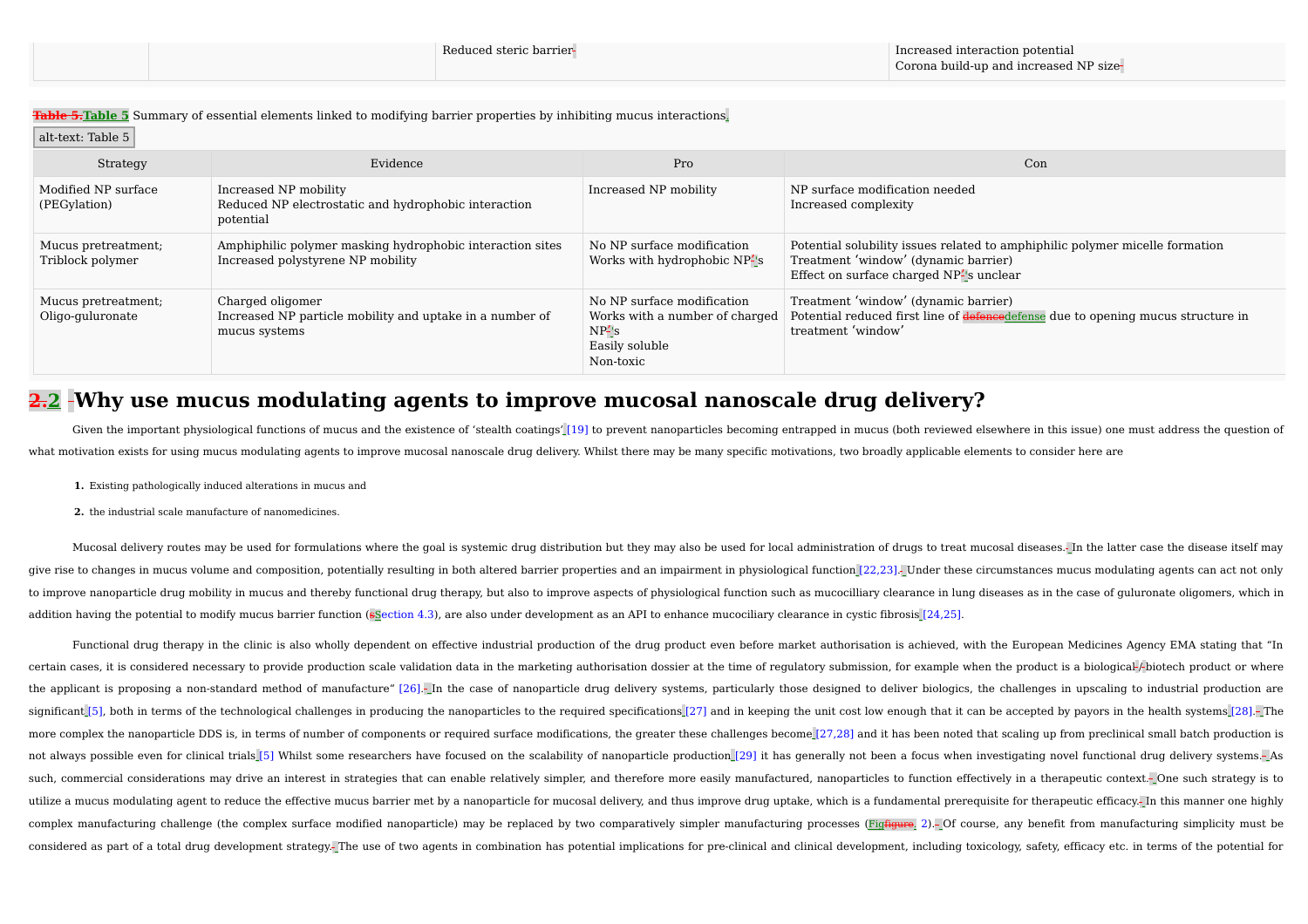increases in both costs and timelines, and challenges with dosage optimization, and should not be regarded as a panacea.



alt-text: Fig. 2

# **3.3 Co-association of nanoparticles and mucus modifying agents**

In this review we consider the term co-association to cover both co-administration and co-formulation of nanoparticles and mucus modifying agents. In the case of co-administration, the mucus modulating agent and the nanoparticle are contained within two separate dosage entities, which are administered at the mucosal surface either simultaneously or in immediate succession. In the case of co-formulation, the nanoparticle and the mucus agent are contained within the same dosage entity, for example within the same capsule, which may be coated to release the contents in a particular intestinal segment, or spray dried together to form microparticles for inh (Fig<del>fiqure</del>, 3).- A third situation that may fall within the scope is the non-covalent association of mucus modifying agents on a nanoparticle surface, however given that the nanoparticle itself may be formed through noninteractions, such as in the case of polyplexes, in this situation the surface modification could also be considered to be part of the nanoparticle itself rather than a co-associated entity. It should also be noted that na themselves may have the potential to induce alterations in the functional properties of mucus, including the barrier properties, although these changes are hypothesized to be the result of nanoparticle entrapment/interacti the mucus matrix and as such may not have a great influence on the uptake of the nanoparticle itself [30–32].

#### Co-administration



Figure 3-Fig. 3 Schematic of co-administered and co-formulated nanoparticle and mucus modulating agent.- With co-administration the nanoparticle and the mucus modulating agent are contained within two separate dosages wher combines them in a single dosage.

#### alt-text: Fig. 3

For a co-association of a nanoparticle and a mucus-modifying agent to provide an effective pharmaceutical treatment both need to arrive at the mucosal surface in a functional state without negative alterations as a results physiological processes. Additionally, the mucus modifying agent must bring about the modifications of the mucus barrier within a timescale where the nanoparticle is present and in a functional state. As such pharmaceutical formulation technology will have a central role to play in the development of clinical products, as it has for mucosal delivery of small molecule APIs today [33,34]. In the case of co-administration of a nanoparticle and a modifying agent there may be the possibility to utilize mucomodulating agents that are already in clinical use, for example DNase (sSection 4.2), n-acetyl cysteine (sSection 4.2) or mannitol (sSection 4.1) by co-prescribin the nanoparticle drug, however this does not remove the need for a clinical development pathway.

# **4.4 How may the mucus barrier be modified?**

Theoretically it is possible to target all three components of the mucus barrier; the steric, the interactive and the dynamic.- However, in this review the focus is on co-association of mucus modulating agents and nanopart which excludes systemic administration of drugs that reduce mucus secretion (the major component of the dynamic barrier). As such we will focus on agents which alter mucus barrier properties after direct application to the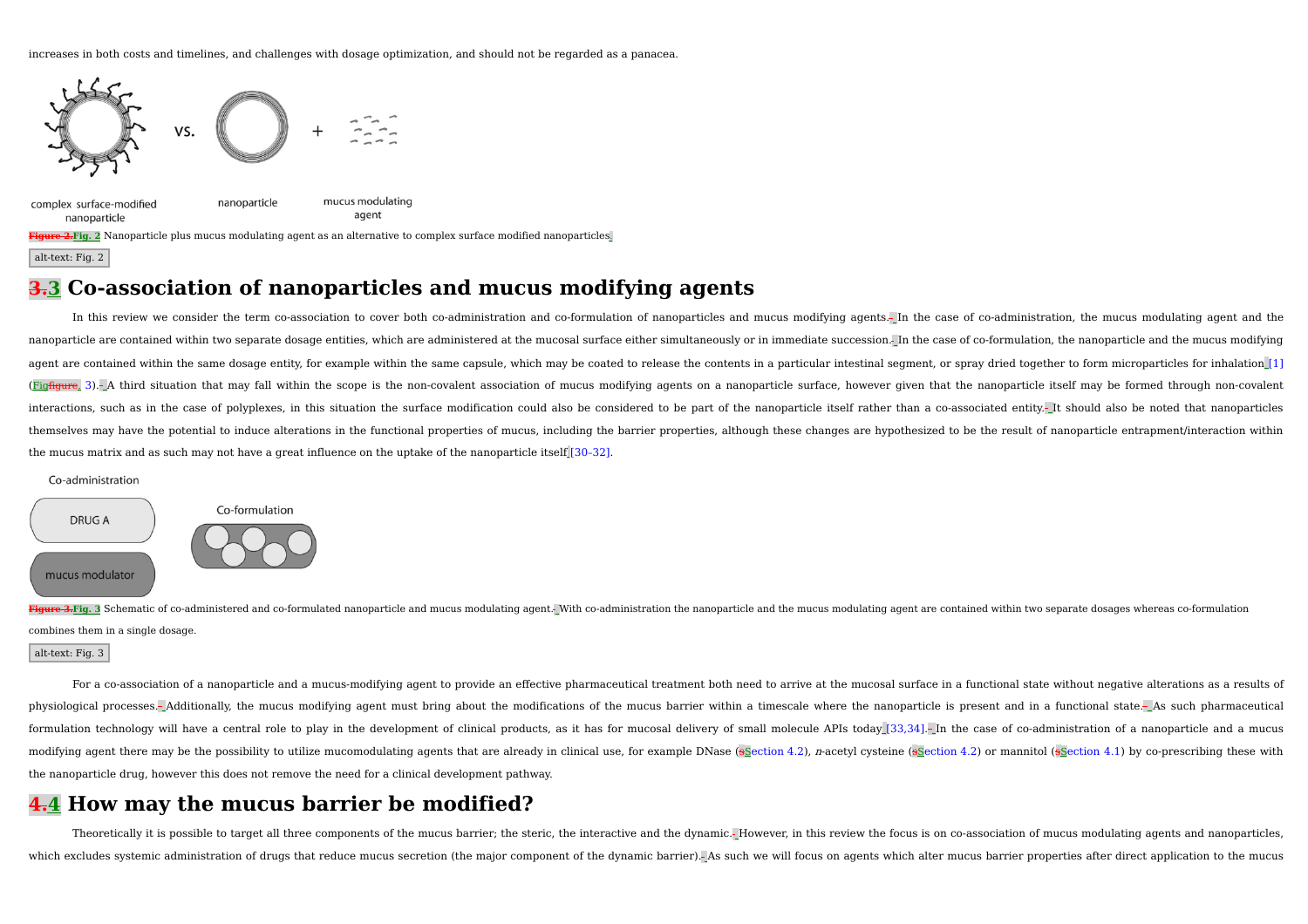gel, and thus consider primarily modification of the steric and interactive components of the barrier in terms of induced alterations in matrix architecture and pore size and strategies to reduce mucus - nanoparticle inter (Tables 3-5).

### **4.1.4.1 Strategy 1. Increased mucus hydration**

Increasing the hydration level of mucus can reduce barrier properties by

**a)** gel swelling, which increases the average pore size of the gel matrix [35––37]

**b**) the dilution factor, which decreases the viscosity of the sol phase within the pores of the mucus gel [37]

This may be a particularly relevant strategy in lung diseases where the mucus is known to be dehydrated compared to the normal state [23,38,39], but may also confer benefits in other situations. Blackmon and co-workers hav recently published an elegant method demonstrating real time increases in the pore size, and corresponding reduction in the steric barrier properties, of mucus in mucus secreting cell cultures upon exposure to osmotically agents (hypertonic saline) that drive cellular fluid secretion and hence increase mucus hydration.- This study utilizes mucus secreting Calu-3 [40] or cultured human bronchial epithelial cells [41] as the model mucosa and sensitive optical coherence tomography to image the hydration of the mucus, which is determined by the diffusivity of gold nanorods. It may be argued that there are kinetic challenges connected to the use of hypertonic sol osmotically active agents to induce increased cellular fluid secretion without affecting the mucus volume in the first instance, which could initially lead to an increased steric barrier by mucus de-swelling. Indeed some r Blackmon et all do indicate that mucus hydration initially decreases before subsequently increasing as cellular fluid secretion is initiated [40]. Here the relative homogeneity/isotropy of mucus is likely to be important. the that the mucus layer is not isotropic but rather exhibits a natural variation both in depth and composition then this initial shrinking could lead to an increased discontinuity of the mucus layer, which in turn could l access the osmotically active agent (and any concomitant NPs) to the epithelium, something that may lie behind the phenomenon of mucus lifting from the epithelium as seen in the Blackmon study [40].

Ibrahim and co-workers have also investigated the effects on hydration on the barrier properties of mucus, utilizing mannitol to enhance transport of nanoparticle gene carriers through sputum [37]. Mannitol is an osmotical active inert sugar alcohol that can be administered to the lungs as a dry powder inhalation. Mannitol as an API is characterized as a mucolytic (R05CB) by the World Health Organisation [42] although it has no lytic ability presumed mode of action is, as for hypertonic saline, as an osmotic agent that draws water from the mucosal surface to increase mucus hydration. Also in this case kinetic challenges exist, as presumably the mannitol is fir solubilized in water drawn out of the surface mucus layer before it is able to diffuse through mucus to the epithelium and draw water from the cellular compartment into the mucus. It should be noted that Ibrahim and co-wor report that mannitol improves nanoparticle mobility in model sputum in the absence of cells (or other water containing compartment) [37]. It is possible these results reflect water being drawn from the model sputum, thus d it, and reducing the effective NP concentration in an aqueous non-sputum phase, and this reduction in NP concentration has been erroneously attributed to NP diffusion into the sputum phase.

Another strategy, which is likely to increase mucus hydration as a secondary effect although this is not the primary goal, has been employed by the group of Justin Hanes. Hypotonic aqueous formulations have been used as a vehicle for nanoparticle administration at the absorptive mucosal surfaces of the vagina and colorectum (Figure, 4). These formulations induce fluid uptake by the epithelium which creates a tidal flow that drives the nanop formulation through the mucus [43,44]. These studies have utilized mucus penetrating ('stealth') nanoparticles which have inherently good mucomobility, but it can be assumed that the presence of hypotonic aqueous formulati also promote mucus gel swelling, an increase in mucus pore size and a reduction of viscosity in the sol phase [35,45]. The functional result of these hypotonic aqueous formulations (as opposed to their isotonic counterpart nanoparticle distribution through the depth of the mucus layer and to the cell surface, a prerequisite for cellular uptake.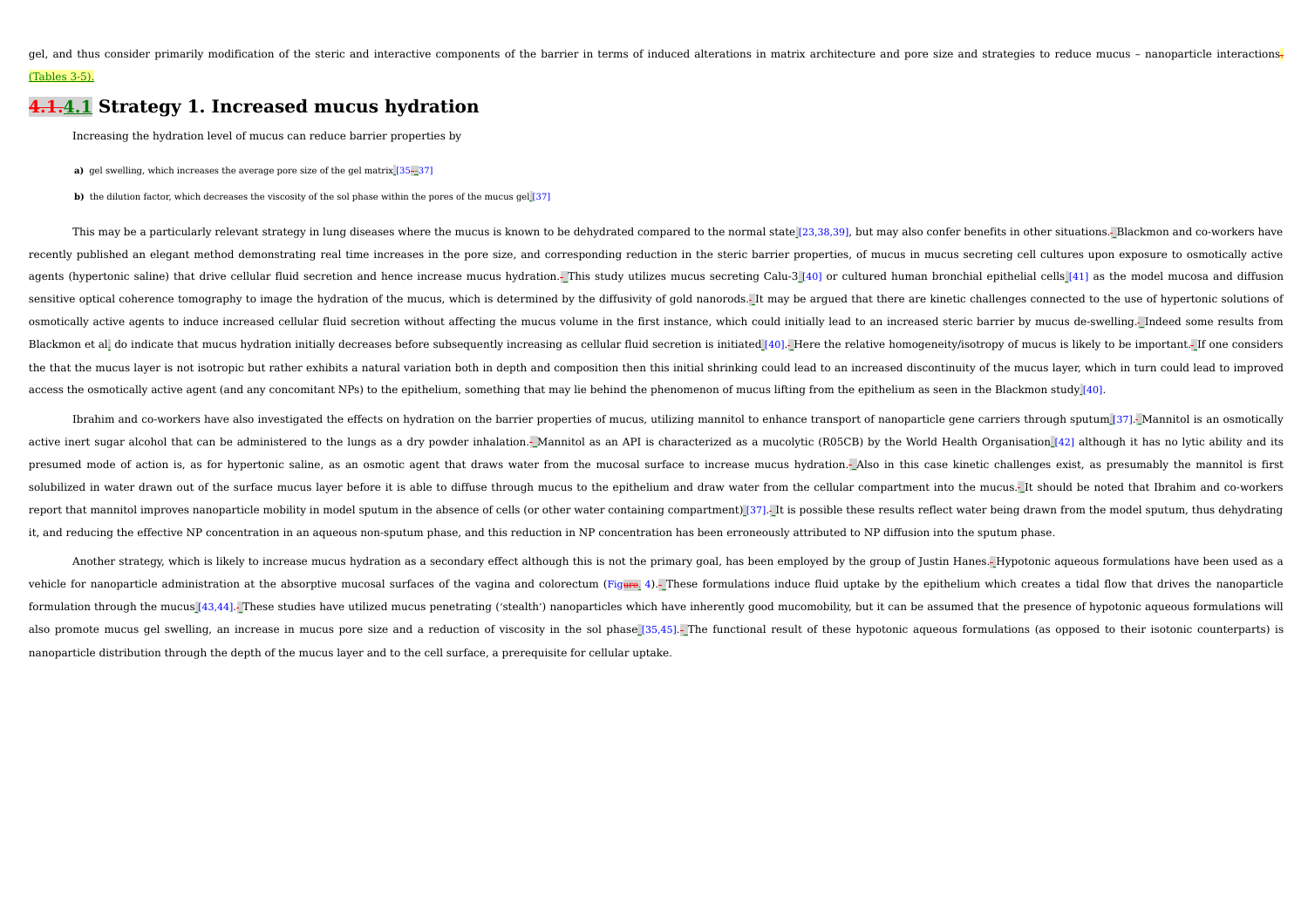

4. Fig. 4 Vaginal distribution of 100 nm fluorescent MPP administered in isotonic (iso) or hypotonic (hypo) solution. MPP distribution in transverse mouse vaginal cryosections. Tissues were collected and frozen immediately representative of  $n = 3$  mice. Cell nuclei stained blue with DAPI.

Reprinted with permission from Biomaterials, 2013, 28, pp. 6922-6929 (https://doi.org/10.1016/j.biomaterials.2013.05.039). Copyright (2013), Elsevier. (For interpretation of the references to colour in this figure legend,

article.)

```
alt-text: Fig. 4
```
## **4.2.4.2 Strategy 2. The use of mucolytic agents**

Mucolytic agents can be defined as agents that depolymerise (lyse) mucins or one of the other polymeric components of mucus or sputum, with DNA and actin being the most common non-mucin targets. Mucolytics may be used as a therapy in their own right or to enhance the delivery of other therapeutic agents across secreted mucus barriers.- Whilst mucolytics have been investigated for their ability to improve therapeutic delivery at a v mucosal surfaces [46,47], they have most widely been used in the context of pulmonary delivery in cases of lung disease (particularly cystic fibrosis) where the mucus is abnormally thick and viscous with a high load of non components [21,48––50].

Sanders and coworkers used a diffusion chamber set-up to demonstrate that cystic fibrosis sputum was a significant barrier to the transport of nanospheres, with larger nanoparticles (560 nm) being functionally immobilized [50]. They found that DNAse moderately facilitated the transport of nanoparticles through CF sputum and hypothesized that whilst DNAse reduced the macroscopic viscoelasticity of sputum through depolymerization DNA it is possible that the resultant DNA fragments accumulated in the sol phase in the mucus gel pores increasing the viscous drag on diffusing particles and hence counteracting improvements in particle mobility brought a the reduction in polymeric DNA.- It is also possible that polymer fragments may adhere to the nanoparticle surface as part of the corona, increasing the effective nanoparticle radius.- Similar considerations are brought to Dawson and co-workers who, using multiple particle tracking showed that particle transport in cystic fibrosis sputum was highly heterogeneous and that whilst DNAse treatment reduced the bulk viscoelasticity of the sputum t on particle transport was primarily to reduce the variability rather than lead to direct improvements in average mobility [48]. Broughton-Head and co-workers, like Sanders used a diffusion chamber set-up to investigate mob nanoparticles in cystic fibrosis sputum and in model matrices composed of the major polymeric components of CF sputum [21]. They found that whilst both DNAse and the mucin reducing agent n-acetylcysteine could improve nanoparticle mobility it was dependent on the composition of the mucous matrix, with actin being found to limit the effect of these mucolytics on nanoparticle mobility. Interestingly, these studies all utilized nanoparticl surfaces which, unlike 'stealth' coated nanoparticles [19], can interact with the mucin matrix so the interactive barrier of mucus also comes into play here. Suk and co-workers have investigated the barrier posed by cystic sputum to highly compacted DNA nanoparticles that had a PEGylated ('stealth') surface to reduce interactions with mucus. They found that despite PEGylation the particles were still somewhat hindered by the CF sputum, perha because the PEG coating was not sufficiently dense. In this case n-acetylcysteine or n-acetylcysteine + DNase where found to increase particle mobility whereas DNAse alone did not [51], which is in broad agreement with the Dawson and co-workers [48]. Unlike the situation for hypertonic (osmotically active) agents, where an additional water-containing compartment (the cell) is required for functionality, mucolytic function is achieved directl mucus phase. The depolymerisation of macromolecules within mucus will lead to a reduction in matrix cross-link density irrespective of external hydration factors. However, external hydration factors may still influence the which mucus barrier properties are altered by mucolytic induced reduction in matrix cross-link density. Firstly, as hypothesized by Sanders et al. depolymerisation of macromolecules may result in the accumulation of degrad material that increases the viscosity of the sol phase. In this case increased mucus hydration will effectively reduce the concentration of this material in the sol phase thus reducing the viscosity and the barrier propert increased mucus hydration can be equated with increased mucus swelling, which will maximize the effect of a reduction in cross-link density on mucus pore size. Particle tracking studies, which utilize a single mucus phase,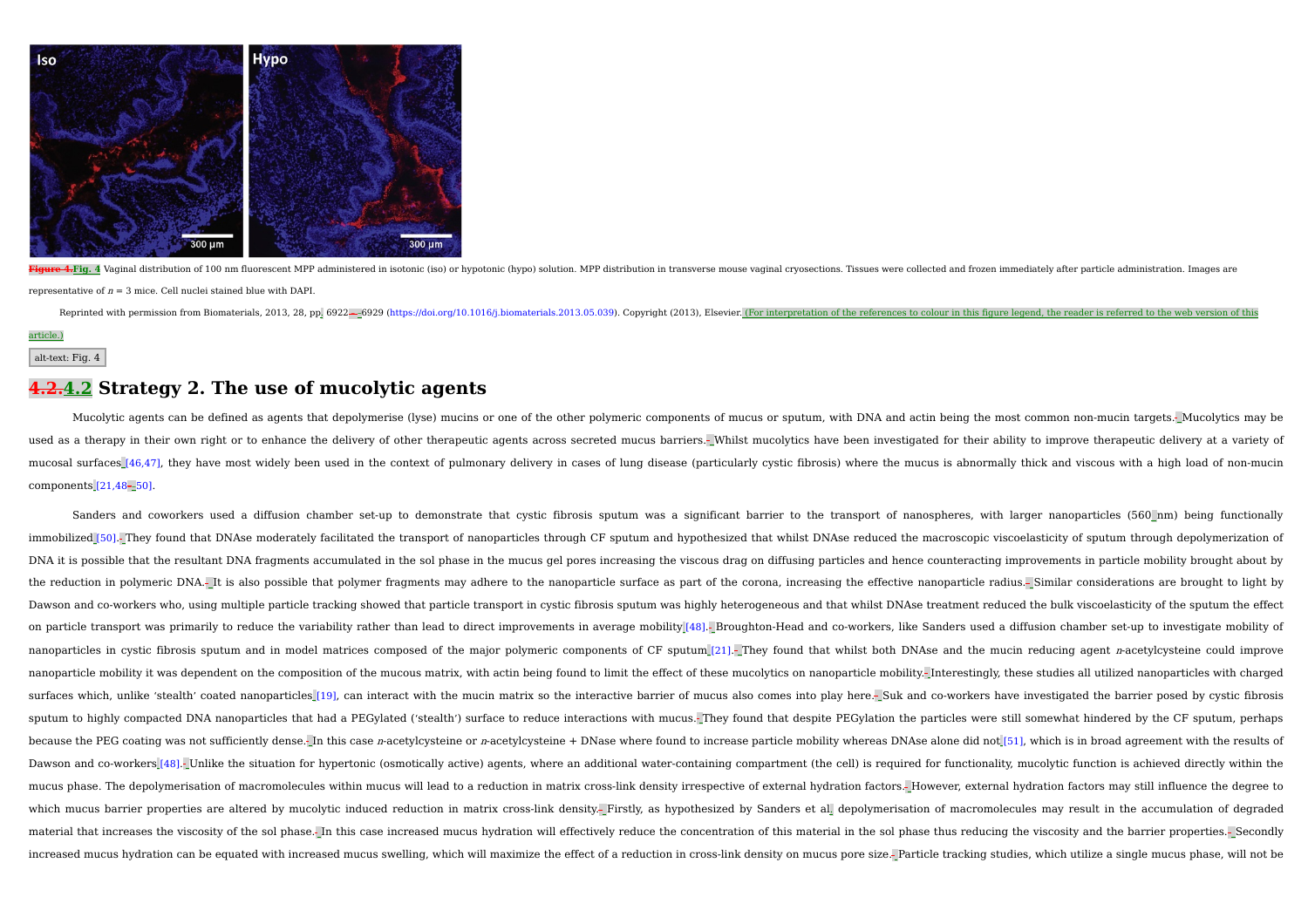affected by changes in mucus hydration unless an additional water phase/compartment is actively included in the experimental setup. In the case of diffusion chamber studies, whilst an additional water phase is present, ste restrictions of the mucus phase such as sandwiching between filters [50] will limit the potential for mucus swelling.

Both <sup>n</sup>-acetyl cysteine and DNase are in clinical use as mucomodulating treatments in lung disease.

### **4.3.4.3 Strategy 3. Inhibition of mucin interactions**

Interactions between the nanoparticle surface and the mucus gel matrix, the interactive component of the mucus barrier, have been shown to cause a significant reduction in mucomobility of particles small enough to be unaffected by the steric barrier.- Strategies to avoid entrapment by the interactive mucus barrier have predominantly been focused on modifying the nanoparticle surface in a manner that reduces the potential for interactio mucins, most commonly by PEGylation [19]. This strategy is covered elsewhere in this issue of ADDR. However, there have also been examples of the opposite approach, that is attempts to modify the interaction potential of t gel matrix and thus reduce immobilizing interactions with nanoparticles [24,25,52]. Ensign and co-workers have investigated the use of Pluronic F127 (a PEG - PPO - PEG triblock polymer) to pre-treat cervicovaginal mucus ra to surface modify nanoparticles [52]. They demonstrated that this mucus treatment rendered normally mucus immobilized polystyrene 200 nm nanoparticles mucomobile without altering the mucus pore size or the barrier to herpe simplex virus (Figure. 5).- Figure. 5 illustrates examples of nanoparticle trajectories for typically diffusive and hindered (entrapped) nanoparticles, the mean square displacement (a measure of the average distance moved particles) over time for particles in treated and untreated cervicovaginal mucus, and the distribution of particle mobilities in the ensemble.- Despite significant improvements in average particle mobility a fraction of th remain functionally immobile. The authors propose that the Pluronic F127 treatment of mucus blocks hydrophobic binding sites on the mucins, reducing the ability of the mucin matrix to interact with hydrophobic particles, w leaving electrostatic interactions, which immobilize the herpes simplex virus unaffected. They also attribute the lack of changes in matrix architecture to the hydrophobic PPO portion of the Pluronic F127, which they hypot inhibits insertion into hydrophilic mucin bundles thus leaving the matrix structure intact [52]. Given the physiological protective functions of mucus there is an inherent risk associated with altering mucus barrier proper potentially leaving the mucosa exposed to pathogenic or damaging agents (these risks are reviewed in another article in this issue). It is therefore a significant finding that it is possible to selectively enhance nanopart mucopenetration without a corresponding increase in pathogen mobility based on a detailed understanding of the immobilization mechanism of both NPs and pathogens and the fundamental properties and behavior of the mucus gel different mucomodulating action has been demonstrated for short oligomers of guluronic acid [24,25]. These negatively charged, hydrophilic molecules have been shown to alter both the interactive and the steric barrier of b physiological mucus from the porcine gastrointestinal tract [24] and- cystic fibrosis sputum [25], as well as to interact directly with both pig gastric mucins [24,25] and the purified MUC5AC/MUC5B component of sputum [25] increase nanoparticle uptake in an mucus secreting HT29-MTX model [24]. Figure, 6 shows the mobility (by fluorescence recovery after photobleaching) of negatively charged nanoparticles in pig gastric mucus and purified pig mucin in the presence and absence of guluronate oligomers. The particles are functionally immobile before treatment, as seen by the minimal recovery of fluorescence, but after treatment fluorescence recovery, indicative of mobility is seen.- As with the results with Pluronic F127, an immobile fraction remains after treatment, with more particles gaining mobility in the native mucus as opposed to the purified mucin.- Unlike Pluronic F127, the oligomers appear to exert an influence on the mucin - mucin interactions maintaining the architecture of the mucus gel matrix. This manifests as in an increase in pore-size within the gel matrix, however, the mucus maintai hydrogel integrity. These changes also alter the rheology of the mucus gel, particularly pathological mucus with a high load of non-mucin components for example sputum from cystic fibrosis patients, and these changes in rh also increase the mucociliary clearability of the mucus [25]. Increased mucociliary clearability may have negative consequences for drug delivery as a result of reduced contact time between the drug and the mucosal surface it should be remembered that a drug, nanoparticle or otherwise, can only be taken up once it has crossed the mucus layer so ultimately it is the relative timescales of NP diffusion in mucus and mucus clearance that are imp terms of effective drug delivery. This issue has been raised in regard to clinical trials of a liposomal gene therapy in cystic fibrosis [53] where it was noted that concurrent use of mucoactive therapies included hyperton potentially alter residence time and thus effective gene transfer, although interestingly the potential for hypertonic saline to alter mucus barrier properties was not discussed. The trial results did not appear to be infl concurrent use of hypertonic saline [53], which may suggest that if either the barrier modification or increased clearance where clinically relevant then they cancelled each other out.-It is also worth noting that patholog such as cystic fibrosis sputum, is known to pose a greater barrier to NP mobility than normal physiological mucus, something that has been attributed to the high load of non-mucin components [21,48,50]. Given this, it may to titrate the dosage of mucus modifying agents to adjust mucus barrier properties towards the normal state, which may reduce the potential risks associated with a reduced barrier function.<sup>1</sup> Additionally, for agents whic mucus barrier by interacting with matrix components and thus shielding potential interaction sites for NPs, the continual secretion of fresh unmodified mucus and the erosion/clearance of the modified mucus will provide a n limitation to their window of activity.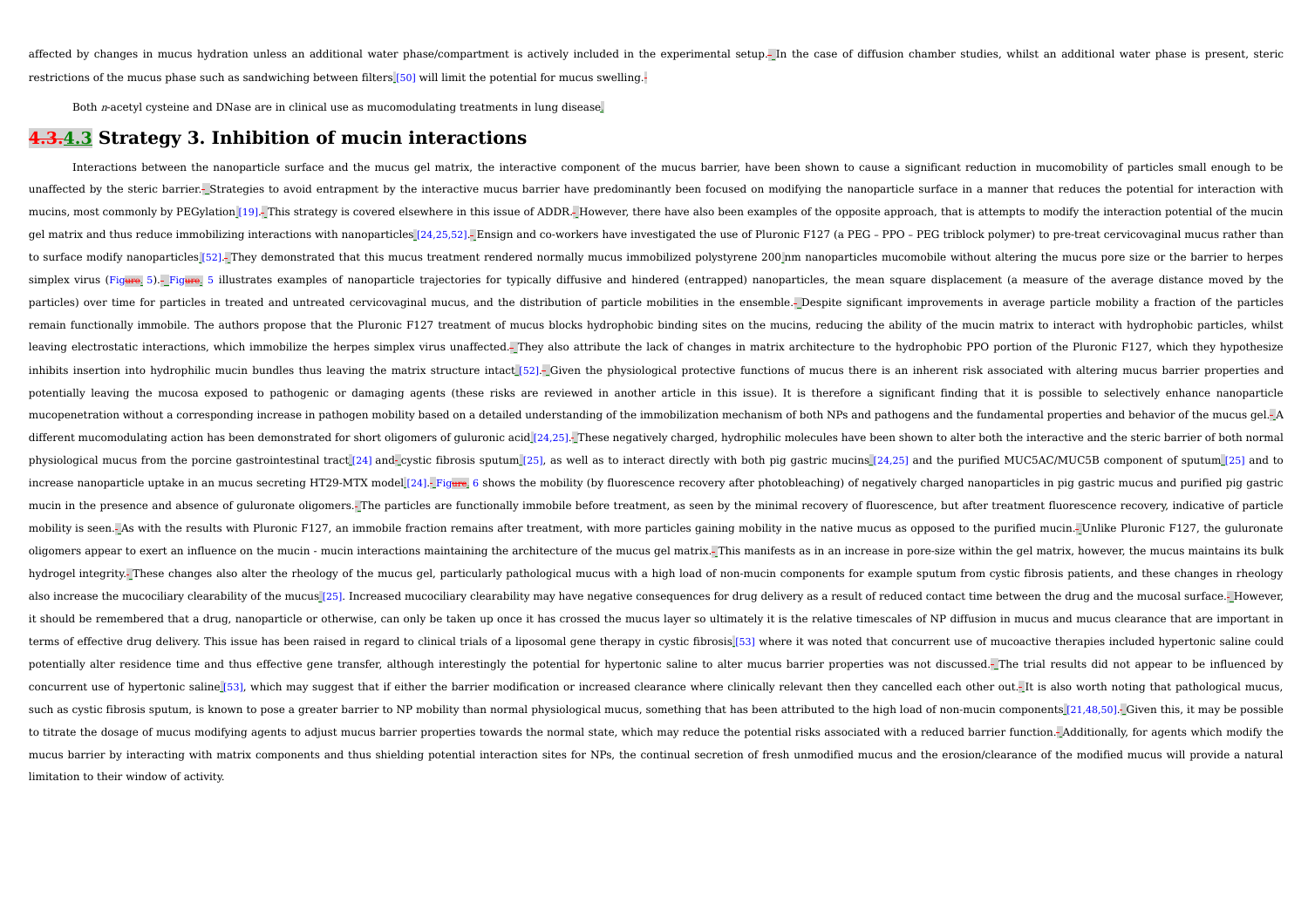

Figure 5.Fig. 5 Transport of 200 nm particles in CVM pretreated with high concentrations of F127 (indicated by % F127). (A) Representative trajectories of diffusive (left) and hindered (right) PS in CVM pretreated with 1% particle mean square displacement (MSD) at a time scale of 1 s. (C) Ensemble-averaged geometric MSD ((MSD)) as a function of time scale for PS-PEG and PS, including the theoretical MSD in water (W). Data are means ± SEM ( Reprinted with permission from Biomacromolecules, 2014, 15, pp. 4403-4409 (http://pubs.acs.org/doi/10.1021/bm501419z). Copyright (2014), American Chemical Society.

alt-text: Fig. 5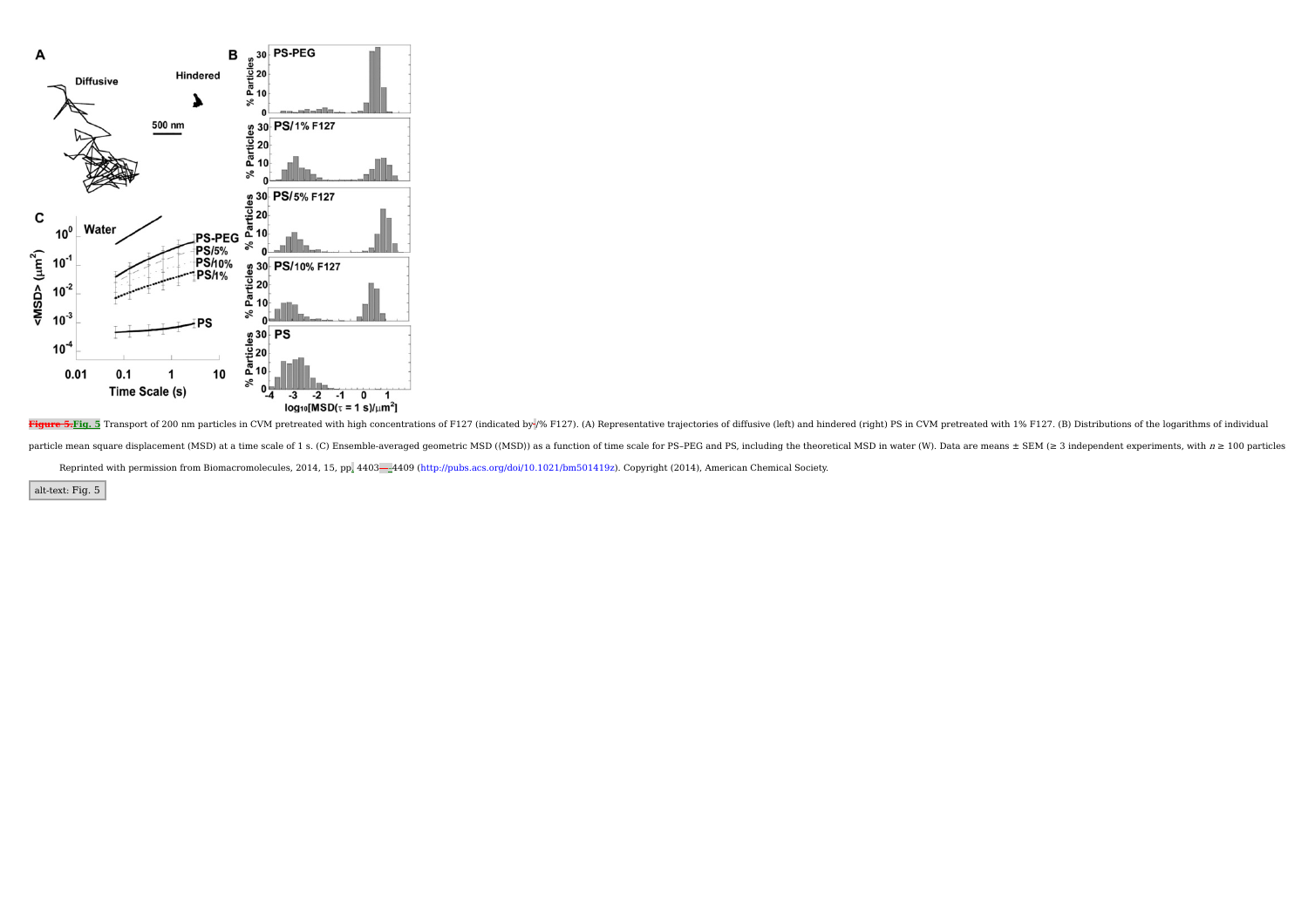



Reprinted with permission from Biomacromolecules, 2014, 15, pp. 2294—2300 (http://pubs.acs.org/doi/pdf/10.1021/bm500464b) . Copyright (2014), American Chemical Society.

#### alt-text: Fig. 6

## **5.5 Gastrointestinal luminal contents and the mucus barrier**

The gastrointestinal lumen contains a wide array of components that could potentially alter the barrier properties of mucus, and the composition of the luminal contents varies over time depending on nutrient intake and the digestive process. The differences between fed and fasted state can significantly alter the adsorption of small molecular therapeutics and the challenges are likely to be even greater for nanoparticle therapeutics. Neverth drug administration is a highly accepted route for the patient so despite the challenges there is a drive to investigate this route. Whilst a detailed analysis of the effects of luminal contents on the mucus barrier is bey this review, we wish to highlight certain elements that are relevant to the strategies for modifying the mucus barrier properties that have been discussed above.

Firstly, whilst guluronate oligomers have been shown to increase the permeability of mucus (including gastrointestinal mucus) to nanoparticles and to improve the expansion of intestinal mucus in cystic fibrosis mice [54], Mackie and co-workers have shown that high molecular weight alginate (a copolymer of guluronate and mannuronate units) rather decreases the permeability of intestinal mucus [55]. This apparent size effect may be related to ability of high molecular weight alginate to induce additional cross links in mucous systems [56], though Mackie and co-workers found no evidence for direct interactions in their study [55]. Datta and co-workers have recen published a study investigating the ability of polymers in the gut to compress the colonic mucus hydrogel [57]. Their data suggest that luminal polymers can compress the mucus layer through a combination of entropic and en effects in a size dependent manner, with higher molecular weight polymers inducing greater compression [57], which, as the reverse effect of mucus gel hydration discussed above, could be predicted to increase the barrier p of the mucus. It is possible that similar effects play a role in the alginate induced increase in mucus barrier properties reported by Mackie.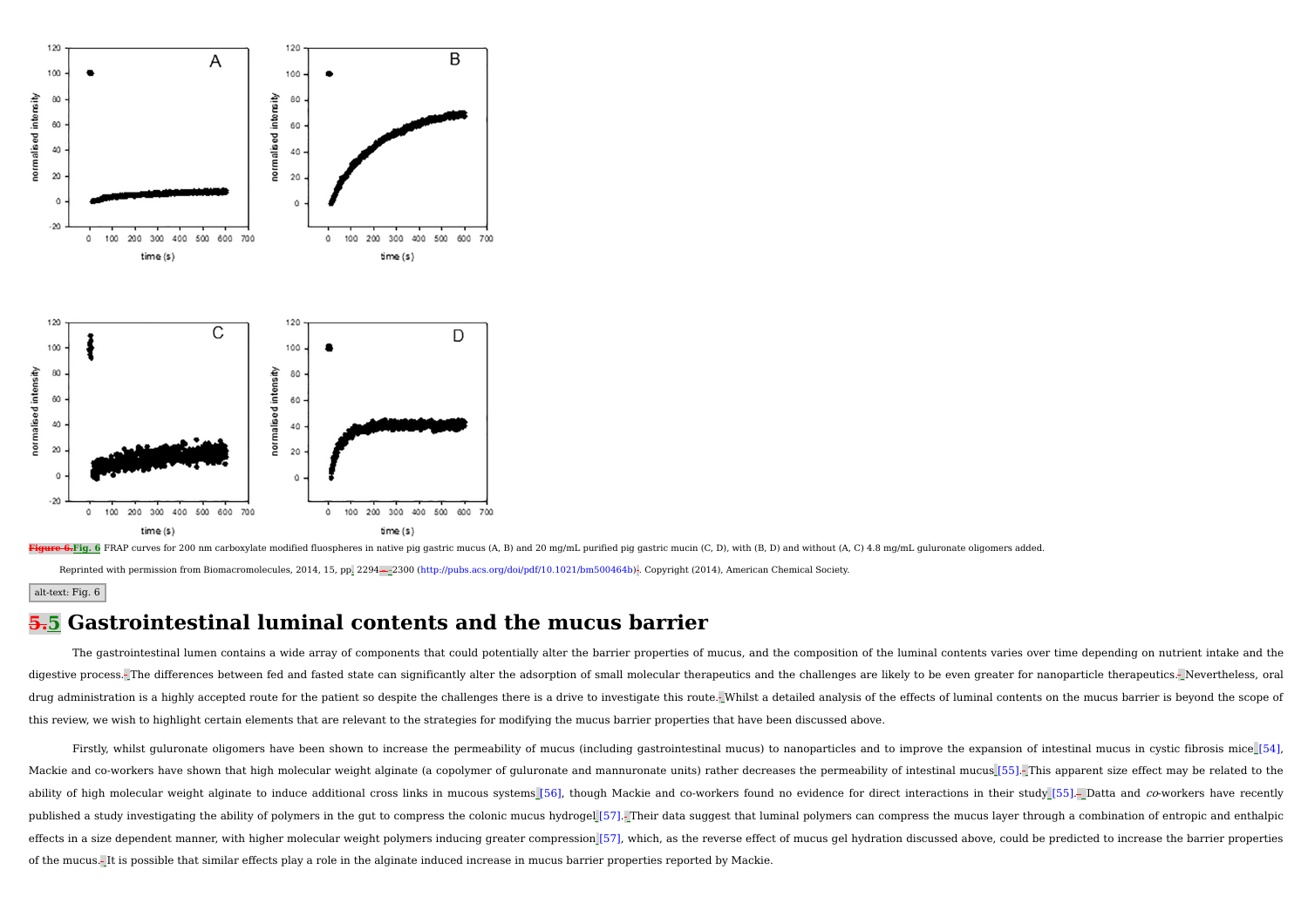Secondly, Yildiz and co-workers have reported that physiological lipids can increase the barrier properties of mucus [58] and Macierzanka and co-workers have reported that amphiphilic bile salts improve particle, but not bacteria, penetration of intestinal mucus [59]. This is clearly of relevance for oral dosing of nanoparticle therapeutics but is also interesting given that the amphiphilic Pluronic F127 has also be shown to improve partic pathogen (in this case virus) mobility in mucus [52]. It is likely that the complex and varied nature of the intestinal luminal contents will influence the reproducibility of intestinal NP uptake.

# **6.6 Conclusions**

It should be evident from the present review that mucus and mucus modifications are very complex areas where manipulation of one barrier more often than not will lead to a change in another barrier function because their highly interlinked nature. On top of that, not all barrier modulation strategies are universally applicable as different mucosal surfaces will provide different challenges (e.g. airway mucus vs. intestinal mucus). At the s hope it has become clear that the overall mucus barrier to nanoparticles can, at least in theory, be modified by co-administration or co-formulation with modulating agents. If such systems will reach a practical/clinical l largely on the complexity of the formulation, and hence the probability of a feasible industrial production. Mucus modulation strategies are likely to be most applicable to application where the mucus is already abnormal, modifications of nanoparticles are difficult from a production point of view or in combination with stealth modifications for optimal uptake of for example extremely costly therapies.

# **References**

- **[1]** D.G. Grahame-Smith and J.K. Aronson, Clinical pPharmacology and dDrug tTherapy, 2002, Oxford University Press.
- **[2]** S. Bamrungsap, Z.L. Zhao, T. Chen, L. Wang, C.M. Li, T. Fu and W.H. Tan, Nanotechnology in therapeutics: a focus on nanoparticles as a drug delivery system, Nanomedicine **7**, 2012, 1253–1271.
- [3] C.M. Berlin, D.G. MayMcCarver, D.A. Notterman, R.M. Ward, D.N. Weismann, G.S. Wilson, J.T. Wilson, D.R. Bennett, I.A. Hoskins, P. Kaufman, S. Mithani, J. Mulinare, G. Troendle, J. March, S.J. Yaffe, S.J. Szefler, C.J. Karl, Alternative routes of drug administration - Aadvantages and disadvantages (subject review), Pediatrics **100**, 1997, 143–152.
- [4] A. Hafner, J. Lovric, G.P. Lakos and I. Pepic, Nanotherapeutics in the EU: an overview on current state and future directions, *International Journal of NanomedicineInt. I. Nanomedicine* 9. 2014, 1005-1023.
- **[5]** A.C. Anselmo and S. Mitagotri, Nanoparticles in the clinic, Bioeng. Transl. Med. **1**, 2016, 19.
- [6] D. Bobo, K.J. Robinson, J. Islam, K.J. Thurecht and S.R. Corrie, Nanoparticle-Bhased Mmedicines: Aa Rreview of FDA-Aapproved Mmaterials and Gclinical Tirials to Ddate, Pharmaceutical Research Pharm. Res. 33, 2016, 2373–2387.
- [7] J.M. Caster, A.N. Patel, T. Zhang and A. Wang, Investigational nNanomedicines in 2016: a FReview of nNanotherapeutics eCurrently uUndergoing eClinical tTrials, Vol. 9, 2017, Wiley Interdisciplinary Reviews-Nanomedicine and Nanobiotechnology.
- **[8]** R.A. Cone, Barrier properties of mucus, Advanced Drug Delivery ReviewsAdv. Drug Deliv. Rev. **61**, 2009, 75–85.
- **[9]** J.S. Crater and R.L. Carrier, Barrier Pproperties of Ggastrointestinal Mmucus to Nnanoparticle Ttransport, Macromolecular BioscienceMacromol. Biosci. **10**, 2010, 1473–1483.
- **[10]** E. Frohlich and E. Roblegg, Mucus as Bbarrier for Ddrug Ddelivery by Nnanoparticles, Journal of Nanoscience and NanotechnologyJ. Nanosci. Nanotechnol. **14**, 2014, 126–136.
- **[11]** K. Khanvilkar, M.D. Donovan and D.R. Flanagan, Drug transfer through mucus, Advanced Drug Delivery ReviewsAdv. Drug Deliv. Rev. **48**, 2001, 173–193.
- **[12]** G. Aljayyoussi, M. Abdulkareem, P. Griffiths and M. Gumbleton, Pharmaceutical nanoparticles and the mucins biopolymer barrier, BioImpacts **2**, 2012, 2.
- **[13]** G.Y. Chen and T.S. Stappenbeck, Mucus, it is not just a static barrier, Sci. Signal. **7**, 2014.
- **[14]** F. Laffleur and A. Bernkop-Schnurch, Strategies for improving mucosal drug delivery, Nanomedicine **8**, 2013, 2061–2075.
- **[15]** P. Verdugo, Supramolecular dynamics of mucus, In: Cold Spring Harbor Perspectives in Medicine, **Vol. 2**, 2012.
- **[16]** M. Boegh, C. Foged, A. Mullertz and H.M. Nielsen, Mucosal drug delivery: barriers, in vitro models and formulation strategies, J. Drug Delivery Sci. Technol. **23**, 2013, 383–391.
- **[17]** A.H. Clark, Structural and Mechanical-properties of Biopolymer Gels, 1991.
- [18] J. Kirch, A. Schneider, B. Abou, A. Hopf, U.F. Schaefer, M. Schneider, C. Schall, C. Wagner and C.M. Lehr, Optical tweezers reveal relationship between microstructure and nanoparticle penetration of pulmonary mucus,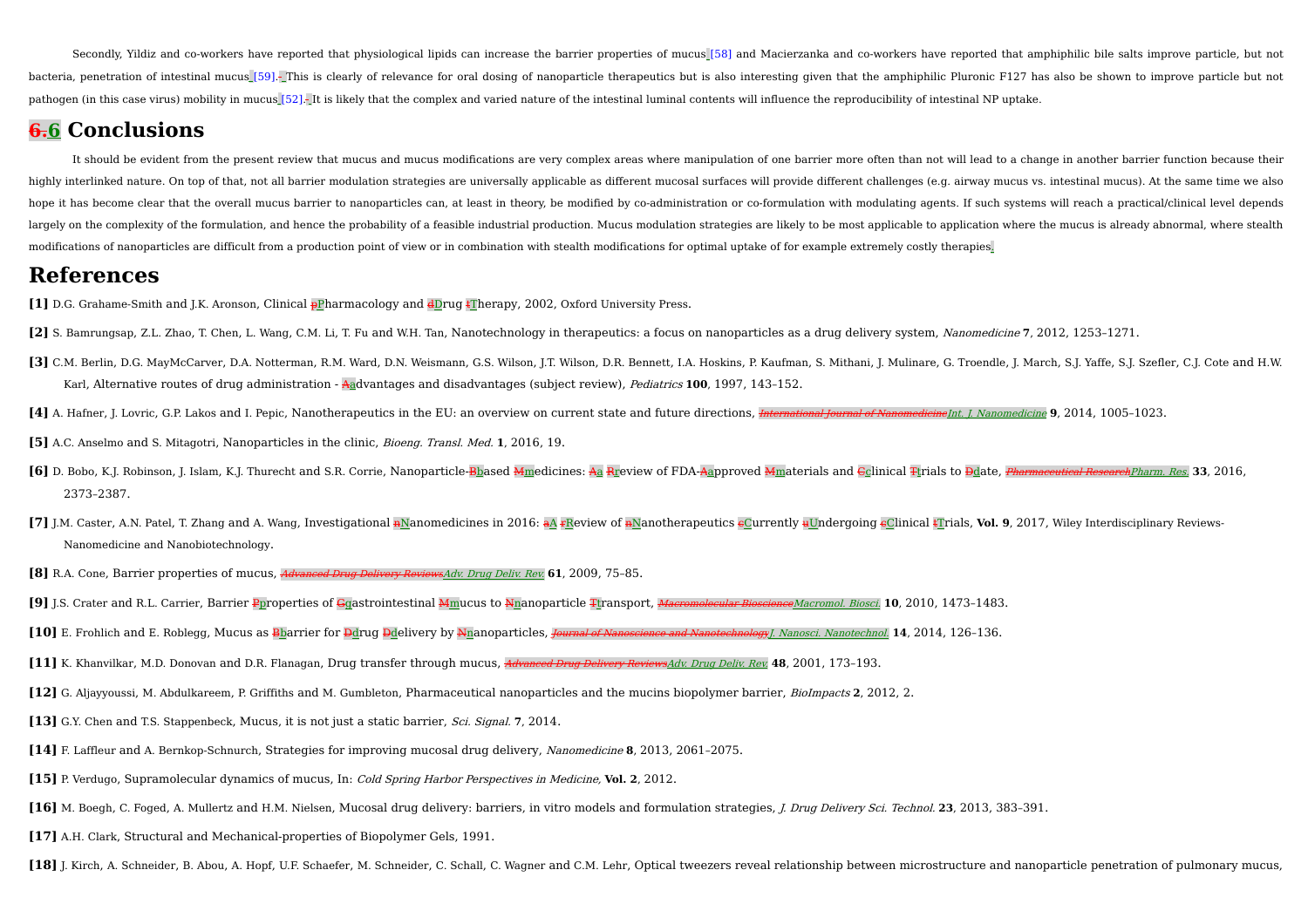- [19] Y.Y. Wang, S.K. Lai, J.S. Suk, A. Pace, R. Cone and J. Hanes, Addressing the PEG Mmucoadhesivity Pparadox to Eengineer Nnanoparticles that "S"slip" " through the Hhuman Mmucus Bbarrier, Angew. Chem. Int. Ed. 47, 2008, 9726–9729.
- [20] C.T. Nordgard and K.I. Draget, Dynamic responses in small intestinal mucus: Rrelevance for the maintenance of an intact barrier, European Journal of Pharmaceuties and Biopharmaceuties Eur. J. Pharm. Biopharm. 95, 2015 144–150.
- [21] V.J. Broughton-Head, J.R. Smith, J. Shur and J.K. Shute, Actin limits enhancement of nanoparticle diffusion through cystic fibrosis sputum by mucolytics, Pulmonary Pharmacology & TherapeuticsPulm. Pharmacol. Ther: 20, 2007, 708–717.
- **[22]** G.A. Duncan, J. Jung, A. Joseph, A.L. Thaxton, N.E. West, M.P. Boyle, J. Hanes and J.S. Suk, Microstructural alterations of sputum in cystic fibrosis lung disease, Jci Insight **1**, 2016.
- [23] D.B. Hill, P.A. Vasquez, J. Mellnik, S.A. McKinley, A. Vose, F. Mu, A.G. Henderson, S.H. Donaldson, N.E. Alexis, R.C. Boucher and M.G. Forest, A Bbiophysical Bbasis for Mmucus Ssolids Gconcentration as a Gcandidate Bbiomarker for Aairways Ddisease, Plos One **9**, 2014.
- [24] C.T. Nordgard, U. Nonstad, M.O. Olderoy, T. Espevik and K.I. Draget, Alterations in Mmucus Bharrier Ffunction and Mmatrix Sstructure Hinduced by Gguluronate Ooligomers, Biomacromolecules 15, 2014, 2294-2300.
- [25] M.F. Pritchard, L.C. Powell, G.E. Menzies, P.D. Lewis, K. Hawkins, C. Wright, I. Doull, T.R. Walsh, E. Onsoyen, A. Dessen, R. Myrvold, P.D. Rye, A.H. Myrset, H.N.E. Stevens, L.A. Hodges, G. MacGregor, J.B. Neilly, K.E D.W. Thomas, A Nnew Cclass of Ssafe Ooligosaccharide Ppolymer Ttherapy Tto Mmodify the Mmucus Bbarrier of Cchronic Rrespiratory Ddisease, Molecular PharmaceuticsMol. Pharm. **13**, 2016, 863–872.
- **[26]** EMA, Guideline on **pProcess vValidation for fFinished pProducts** information and dData to be pProvided in rRegulatory **s**Submissions, 2016.
- **[27]** V. Agrahari and P. Hiremath, Challenges associated and approaches for successful translation of nanomedicines into commercial products, Nanomedicine **12**, 2017, 819–823.
- **[28]** D.A. Bukstein and A.T. Luskin, Pharmacoeconomics of Biologic Therapy, **37**, 2017, Immunology and Allergy Clinics of North America, (413-+).
- [29] Q.G. Xu, N.J. Boylan, S.T. Cai, B. Miao, H. Patel and J. Hanes, Scalable method to produce biodegradable nanoparticles that rapidly penetrate human mucus, Journal of Controlled Release I. Control. Release 170, 2013, 279–286.
- **[30]** E.Y. Chen, D. Daley, Y.C. Wang, M. Garnica, C.S. Chen and W.C. Chin, Functionalized carboxyl nanoparticles enhance mucus dispersion and hydration, Sci. Rep. **2**, 2012.
- **[31]** E.Y.T. Chen, Y.C. Wang, C.S. Chen and W.C. Chin, Functionalized Ppositive Nnanoparticles Rreduce Mmucin Sswelling and Ddispersion, Plos One **5**, 2010.
- **[32]** S.L. McGill and H.D.C. Smyth, Disruption of the Mmucus Bbarrier by Ttopically Aapplied Eexogenous Pparticles, Molecular Pharmaceutics Mol. Pharm. 7, 2010, 2280-2288.
- **[33]** A.T. Florence and D. Attwood, Drug absorption and routes of administration, In: Physiochemical Principles of Pharmacy, 4th edition, 2006, Pharmaceutical Press.
- [34] A.W. Fox, Pharmaceutics, In: L.D. Edwards, A.J. Fletcher, A.W. Fox and P.D. Stonier, (Eds.), Principles and pPractice of pPharmaceutical mMedicine, 2nd edition, 2007, John Wiley & Sons Ltd.
- **[35]** F. Ganji, S. Vasheghani-Farahani and E. Vasheghani-Farahani, Theoretical Ddescription of Hhydrogel Sswelling: Aa Rreview, Iran. Polym. J. **19**, 2010, 375–398.
- **[36]** S. Sircar and A. Roberts, Ion mediated crosslink driven mucous swelling kinetics, Discrete Contin. Dyn. Syst. Ser. <sup>B</sup> **21**, 2016, 1937–1951.
- [37] B.M. Ibrahim, S. Park, B. Han and Y. Yeo, A strategy to deliver genes to cystic fibrosis lungs: Aa battle with environment, *Journal of Controlled Release* I. Control. Release 155, 2011, 289-295.
- <sup>[38]</sup> W.H. Anderson, R.D. Coakley, B. Button, A.G. Henderson, K.L. Zeman, N.E. Alexis, D.B. Peden, E.R. Lazarowski, C.W. Davis, S. Bailey, F. Fuller, M. Almond, B. Oagish, E. Bordonali, M. Rubinstein, W.D. Bennett, M. Kes R.C. Boucher, The Rrelationship of Mmucus Cconcentration (Hhydration) to Mmucus Oosmotic Ppressure and Ttransport in Cchronic Bbronchitis, American Journal of Respiratory and Critical Care MedicineAm. J. Respir. Crit. Care Med. **192**, 2015, 182–190.
- [39] A.G. Henderson, C. Ehre, B. Button, L.H. Abdullah, L.H. Cai, M.W. Leigh, G.C. DeMaria, H. Matsui, S.H. Donaldson, C.W. Davis, J.K. Sheehan, R.C. Boucher and M. Kesimer, Cystic fibrosis airway secretions exhibit mucin hyperconcentration and increased osmotic pressure, Journal of Clinical Investigation]. Clin. Investig. **124**, 2014, 3047-3060.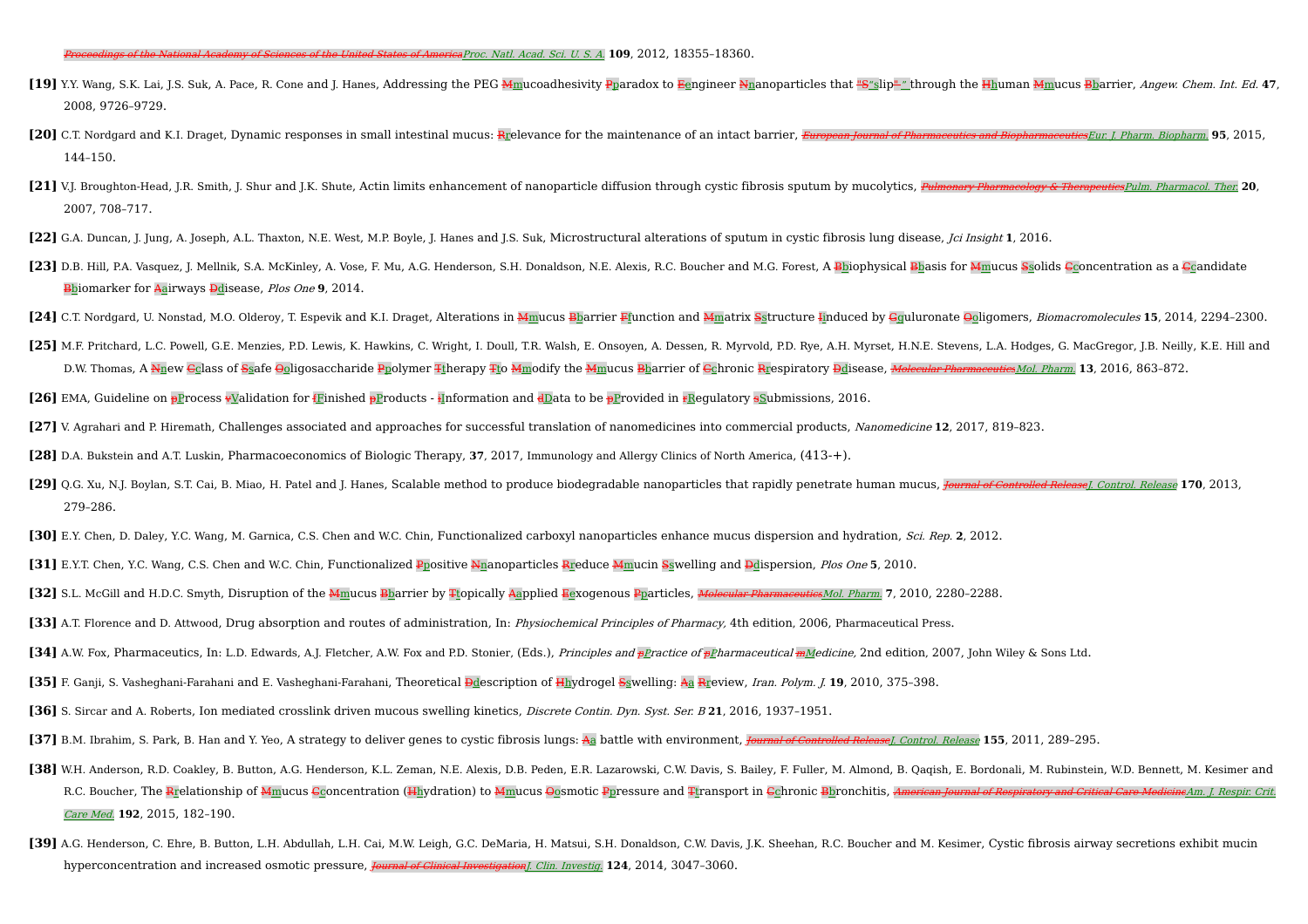- [40] R.L. Blackmon, S.M. Kreda, P.R. Sears, L.E. Ostrowski, D.B. Hill, B.S. Chapman, J.B. Tracy and A.L. Oldenburg, Diffusion-sensitive optical coherence tomography for real-time monitoring of mucus thinning treatments, In J.A. Izatt, J.G. Fujimoto and V.V. Tuchin, (Eds.), Optical Coherence Tomography and Coherence Domain Optical Methods in Biomedicine, 2016.
- [41] R.L. Blackmon, S.M. Kreda, P.R. Sears, B.S. Chapman, D.B. Hill, J.B. Tracy, L.E. Ostrowski and A.L. Oldenburg, Direct monitoring of pulmonary disease treatment biomarkers using plasmonic gold nanorods with diffusion sensitive OCT, NanoscaleNano **9**, 2017, 4907-4917.
- **[42]** W.C.C.f.D.S, Methodology, ATC/DDD index, 2016, WHO.
- **[43]** L.M. Ensign, T.E. Hoen, K. Maisel, R.A. Cone and J.S. Hanes, Enhanced vaginal drug delivery through the use of hypotonic formulations that induce fluid uptake, Biomaterials **34**, 2013, 6922–6929.
- [44] K. Maisel, S. Chattopadhyay, T. Moench, C. Hendrix, R. Cone, L.M. Ensign and J. Hanes, Enema ion compositions for enhancing colorectal drug delivery, Journal of Controlled Release I. Control. Release 209, 2015, 280-28
- **[45]** P.Y. Tam and P. Verdugo, Control of mucus hydration as a donnan equilibrium process, Nature **292**, 1981, 340–342.
- **[46]** S. Takatsuka, T. Morita, Y. Horikiri, H. Yamahara and H. Saji, Absorption enhancement of poorly absorbed hydrophilic compounds from various mucosal sites by combination of mucolytic agent and non-ionic surfactant, International Journal of PharmaceuticsInt. J. Pharm. **338**, 2007, 87–93.
- **[47]** S. Takatsuka, T. Morita, Y. Horikiri, H. Yamahara and H. Saji, Influence of various combinations of mucolytic agent and non-ionic surfactant on intestinal absorption of poorly absorbed hydrophilic compounds, International of PharmaceuticsInt. J. Pharm. **349**, 2008, 94-100.
- [48] M. Dawson, D. Wirtz and J. Hanes, Enhanced viscoelasticity of human cystic fibrotic sputum correlates with increasing microheterogeneity in particle transport, Journal of Biological Chemistry I. Biol. Chem 278, 2003, 50393–50401.
- **[49]** M. Odziomek, T.R. Sosnowski and L. Gradon, The Iinfluence of Ffunctional Ccarrier Pparticles (FCPs) on the Mmolecular Ttransport Rrate Tthrough the Rreconstructed Bbronchial Mmucus: Iin Vvitro Sstudies, Transport in Porous MediaTransp. Porous Media **106**, 2015, 439–454.
- [50] N.N. Sanders, S.C. De Smedt, E. Van Rompaey, P. Simoens, F. De Baets and J. Demeester, Cystic fibrosis sputum Aa barrier to the transport of nanospheres, American Journal of Respiratory and Critical Care Medicine Am Respir. Crit. Care Med. **162**, 2000, 1905–1911.
- [51] J.S. Suk, N.J. Boylan, K. Trehan, B.C. Tang, C.S. Schneider, J.M.G. Lin, M.P. Boyle, P.L. Zeitlin, S.K. Lai, M.J. Cooper and J. Hanes, N-acetvlcvsteine Eenhances Covstic Ffibrosis Ssputum Ppenetration and Aairway Guen Ttransfer by Hhighly Ccompacted DNA Nnanoparticles, Molecular TherapyMol. Ther. **19**, 2011, 1981–1989.
- **[52]** L.M. Ensign, S.K. Lai, Y.Y. Wang, M. Yang, O. Mert, J. Hanes and R. Cone, Pretreatment of Hhuman Ccervicovaginal Mmucus with Ppluronic F127 Eenhances Nnanoparticle Ppenetration without Ccompromising Mmucus Bbarrier Pproperties to Hherpes Ssimplex Vvirus, Biomacromolecules **15**, 2014, 4403–4409.
- [53] E.W.F.W. Alton. D.K. Armstrong. D. Ashby. K.J. Bayfield. D. Bilton. E.V. Bloomfield. et al.. A randomised. double-blind. placebo-controlled trial of repeated nebulisation of non-viral cystic fibrosis transmembrane conductance regulator (CFTR) gene therapy in patients with cystic fibrosis, Efficacy Mech Eval **3**, 2016.
- [54] M. Vitko, D.M. Valerio, P.D. Rye, E. Onsoyen, A.H. Myrset, A. Dessen, M.L. Drumm and C.A. Hodges, A novel guluronate oligomer improves intestinal transit and survival in cystic fibrosis mice, *Journal of Cystic Fibros* Fibros. **15**, 2016, 745–751.
- [55] A.R. Mackie, A. Macierzanka, K. Aarak, N.M. Rigby, R. Parker, G.A. Channell, S.E. Harding and B.H. Bajka, Sodium alginate decreases the permeability of intestinal mucus, Food Hydrocolloids Food Hydrocoll. 52, 2016, 749–755.
- [56] C. Taylor, J.P. Pearson, K.I. Draget, P.W. Dettmar and O. Smidsrod, Rheological characterisation of mixed gels of mucin and alginate, Carbohydrate PolymersCarbohydr. Polym. 59, 2005, 189-195.
- [57] S.S. Datta, A.P. Steinberg and R.F. Ismagilov, Polymers in the gut compress the colonic mucus hydrogel, Proceedings of the National Academy of Sciences of the United States of America Proc. Natl. Acad. Sci. U. S. A. 1 7041–7046.